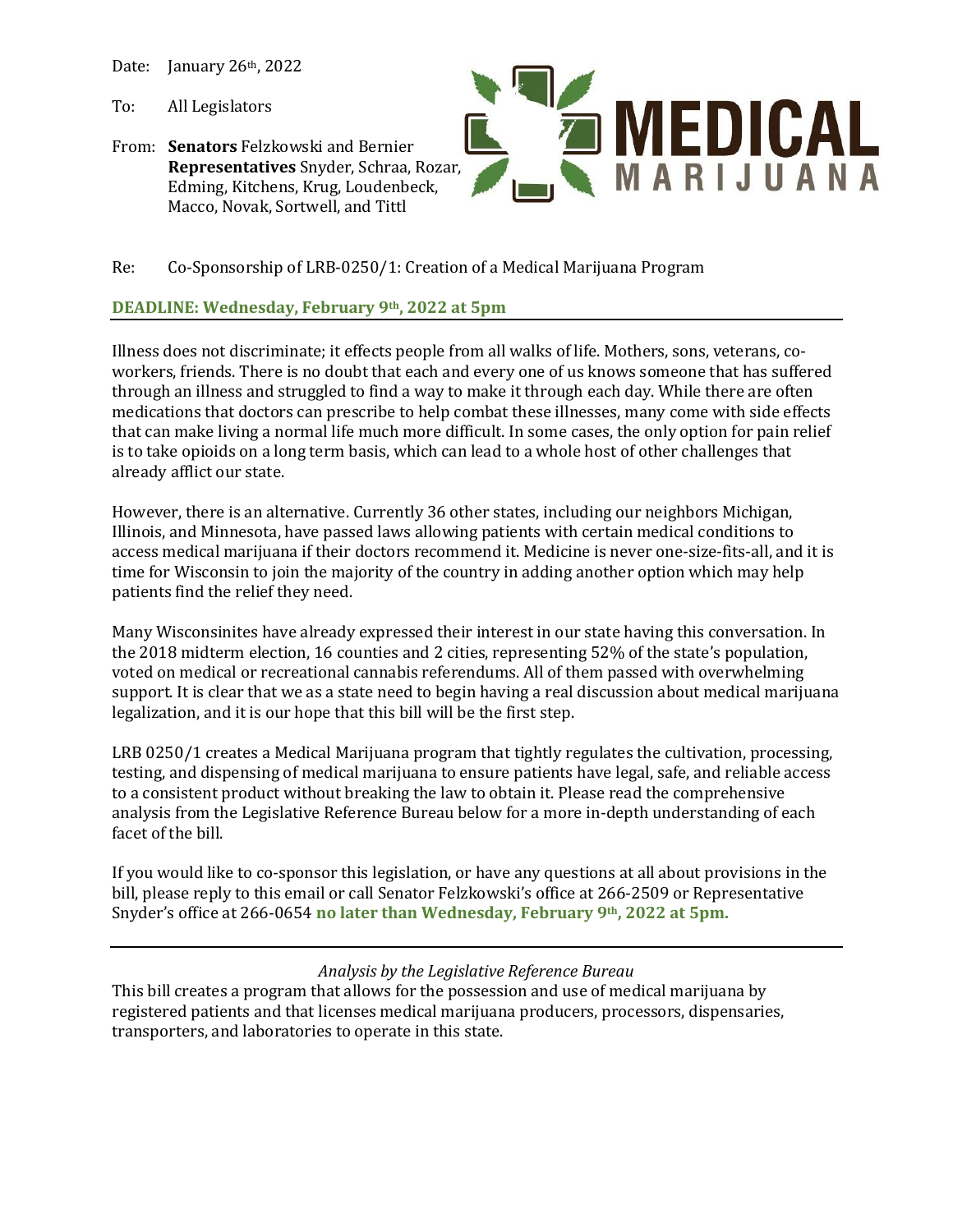#### **Medical Marijuana Regulatory Commission**

The bill creates the Medical Marijuana Regulatory Commission to regulate the medical marijuana program. The commission is attached to the Department of Revenue and consists of one member appointed by the governor, one member appointed by the senate majority leader, one member appointed by the speaker of the assembly, one member appointed by the senate minority leader, and one member appointed by the assembly minority leader. The members serve staggered terms of six years each. The governor selects one of the appointees to serve as the chairperson for a twoyear term.

### **Recommendations; registered patients and caregivers**

The bill authorizes physicians, physician assistants, and certified advanced practice nurse prescribers to provide a written recommendation for a patient to use medical marijuana under certain circumstances, including the existence of a bona fide health care provider-patient relationship and that the patient suffers from a qualifying medical condition. Minors are eligible to receive a recommendation for use of medical marijuana if certain requirements are met. Medical marijuana must be in the form of a liquid, oil, pill, or tincture or in a form that is applied topically.

Under the bill, patients and primary caregivers may apply to the commission to receive a registry identification card, allowing the patient or primary caregiver to obtain medical marijuana from a dispensary. Applicants must meet certain criteria, including that the person is a resident of the state and submits a written recommendation that is less than 30 days old from a physician, physician assistant, or certified advanced practice nurse prescriber. A primary caregiver must be over the age of 21 and may not have any drug-related conviction. The commission is required to establish and maintain a list of registered cardholders and must establish rules for implementation of the medical marijuana program as it relates to recommendation and registration.

The bill also requires the commission to establish procedures for physicians, physician assistants, and certified advanced practice nurse prescribers to apply for certification and to be certified to recommend the use of medical marijuana to qualifying patients. All such persons certified by the commission must keep complete and accurate records of the recommendations made and for whom the recommendations are made and provide that information to the commission at the commission's request.

The bill provides civil, criminal, and professional disciplinary immunity for physicians, physician assistants, and certified advanced practice nurse prescribers who recommend medical marijuana for patients in accordance with the requirements and limitations specified in the bill. However, the bill allows the Medical Examining Board and the Board of Nursing to issue non-mandatory guidelines regarding best practices in making recommendations for the use of medical marijuana.

#### **Licensed producers, processors, transporters, dispensaries, and laboratories**

The bill requires any person operating as a medical marijuana producer, processor, transporter, dispensary, or laboratory to obtain a license from the commission. An applicant may not obtain a license if the applicant, or any principal officer or board member, has been convicted of a controlled substance offense. The applicant, and each principal officer or board member, must be at least 21 years old, and may not have been a principal officer or board member of a producer, processor, transporter, dispensary, or laboratory that has had its license revoked and not reinstated. In addition, the applicant or at least one principal officer or board member must be a resident of this state. The applicant must also show that it will have sufficient security measures and recordkeeping procedures in place. A producer, processor, or dispensary may not have any financial interest in a laboratory, and a laboratory may not have any financial interest in a producer, processor, or dispensary. A license issued by the commission expires after one year.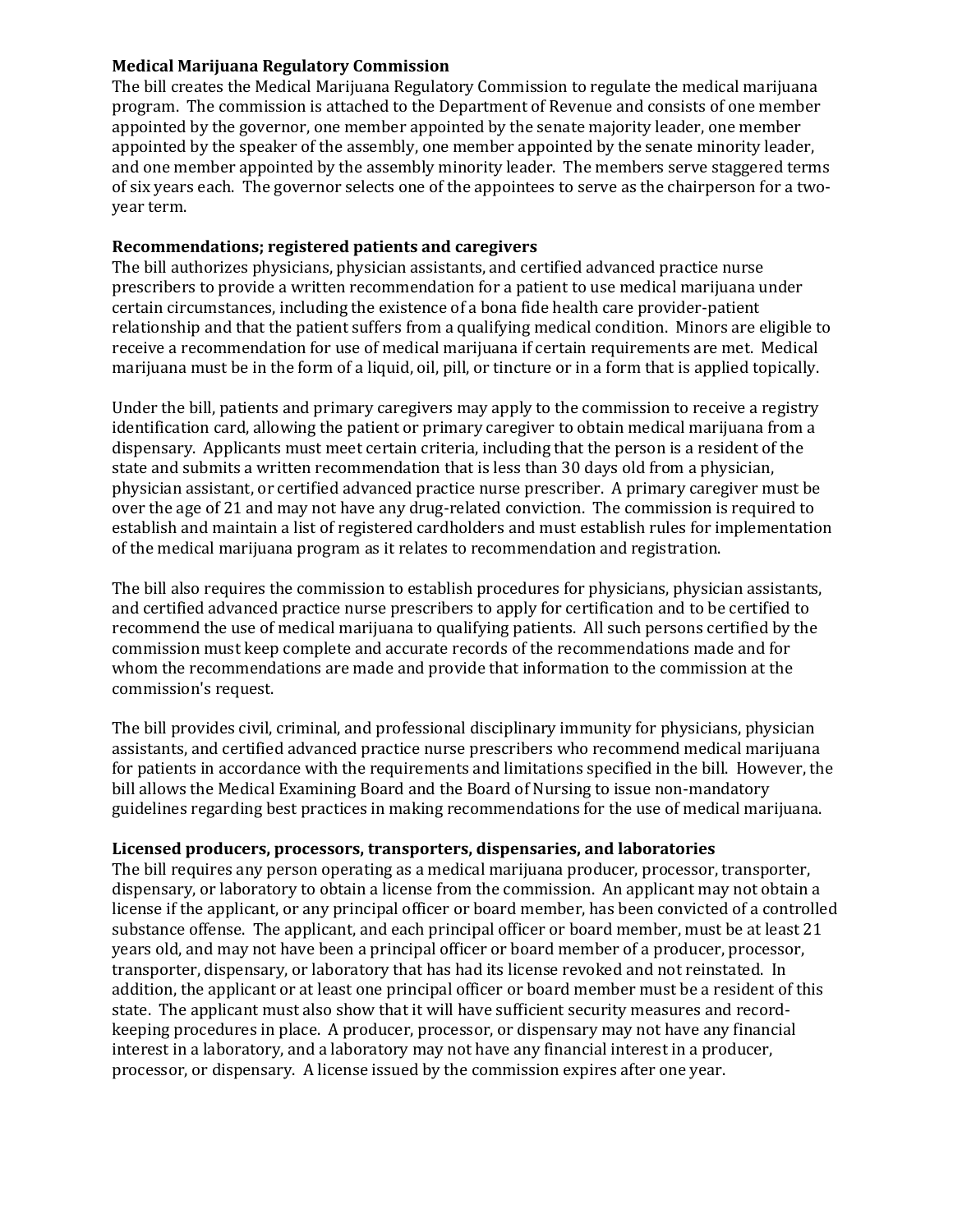Under the bill, a licensee may not operate within 300 feet of a school or child care center. Every employee of a licensee must be at least 21 years old and may not have been convicted of a controlled substance offense. In addition, dispensary employees must complete certain training, as required by the commission by rule.

The bill requires licensed producers, licensed processors, and licensed laboratories to operate within an enclosed, locked facility. A licensed producer is prohibited from growing medical marijuana for personal, family, or household use and may distribute its medical marijuana only to a licensed processor. A licensed processor must send samples of the medical marijuana that it processes to a licensed laboratory to test and certify the tetrahydrocannabinol (THC) concentration of the processor's products and test for the presence of certain contaminants; must package its products in child-resistant packaging; and must label each package with how many ounces of medical marijuana it contains and the THC concentration of the product. A licensed processor may distribute its products only to a licensed dispensary. A licensed dispensary must label the medical marijuana that it dispenses with certain information, including the name of the dispensary and the name of the patient, and may dispense medical marijuana only to a person who presents a valid registry identification card and only in accordance with the patient's recommendation. All marijuana and medical marijuana that is transported by way of a public road may only be transported by a licensed transporter.

The bill also authorizes the commission to inspect, without prior notice, the premises and records of a licensee or an applicant. The commission may also establish rules for suspending, revoking, or refusing to issue or renew a license. The bill authorizes the commission to promulgate any other rules necessary to administer and implement the medical marijuana program as it relates to producers, processors, transporters, dispensaries, and laboratories.

### **Medical marijuana tax**

The bill imposes an excise tax on a licensed processor at the rate of 10 percent of the sales price on each wholesale sale in this state of marijuana to a licensed dispensary. All proceeds from the tax, and all fees and penalties collected by the commission, are deposited into a segregated fund, identified in the bill as the medical marijuana fund.

# **Criminal provisions**

The bill decriminalizes the manufacture, possession, distribution, and delivery of medical marijuana if that manufacture, possession, distribution, or delivery is done in compliance with the medical marijuana program established by the commission.

Under current law, with certain exceptions, it is illegal to manufacture, possess, distribute, or deliver THC, including THC in marijuana, which is classified as a schedule I controlled substance. The bill authorizes the possession, distribution, or delivery of medical marijuana by a qualifying patient or his or her primary caregivers if 1) the possession, distribution, or delivery of marijuana is done to facilitate a qualifying patient's medical use of the marijuana in accordance with his or her recommendation; 2) the marijuana is legally obtained from a person who is authorized to distribute or deliver medical marijuana under the laws of this state; 3) the amount of usable marijuana does not exceed 15 grams of cannabis concentrate per qualifying patient; and 4) the qualifying patient or primary caregiver has in his or her immediate possession a registry identification card.

The bill authorizes the manufacture, possession, distribution, or delivery of medical marijuana by an entity that is licensed by the commission or an employee or agent of such a licensed entity if the manufacture, possession, distribution, or delivery is done in the usual course of business or employment.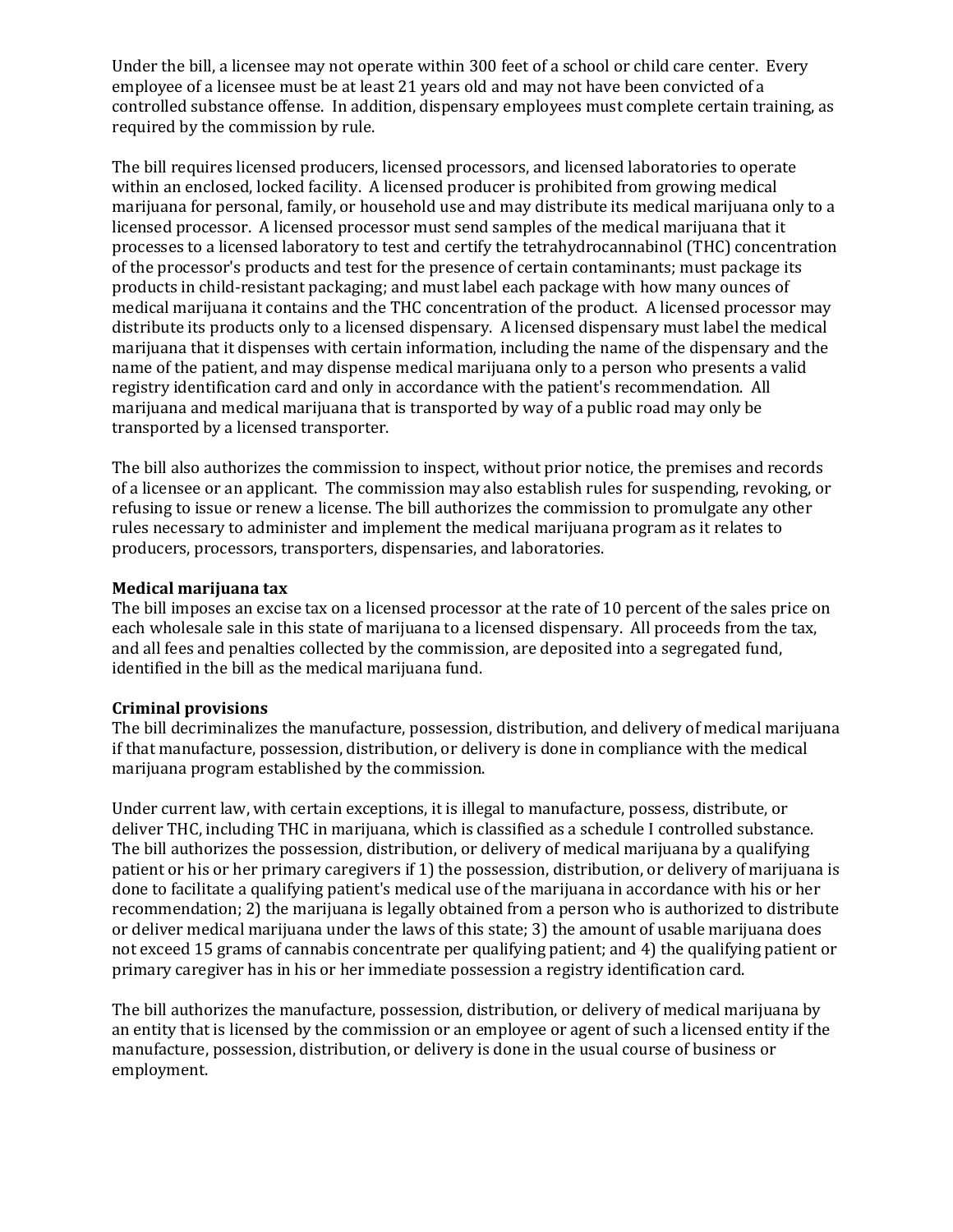Under the bill, if a person manufactures, possesses, distributes, delivers, or uses medical marijuana in a way that is not in compliance with the requirements of the medical marijuana program, he or she can be referred by the Medical Marijuana Regulatory Commission for criminal prosecution under the controlled substances act or a local law that prohibits the possession, manufacture, distribution, or delivery of marijuana.

### **Prescription drug monitoring program**

Current law requires the Controlled Substances Board to establish a Prescription Drug Monitoring Program (PDMP) that requires pharmacies and health care practitioners to generate records documenting the dispensing of monitored prescription drugs. Records from the PDMP may be disclosed to persons specified under current law or by the board by rule.

This bill also requires records to be generated for the PDMP documenting recommendations for medical marijuana and the issuance of registry identification cards for medical marijuana.

### **Fair employment law**

Under the current fair employment law, an employer may not refuse to hire or employ, bar or terminate from employment, or discriminate against any individual in promotion or compensation or in terms, conditions, or privileges of employment because the individual has a disability. Such discrimination against an individual with a disability includes refusing to reasonably accommodate an employee's or prospective employee's disability unless the employer can demonstrate that the accommodation would pose a hardship on the employer's program, enterprise, or business. Also under the fair employment law, an employer may not refuse to hire or employ, bar or terminate from employment, or discriminate against any individual in promotion or compensation or in terms, conditions, or privileges of employment because of the individual's use or nonuse of lawful products off the employer's premises during nonworking hours.

DWD enforces the fair employment law and may receive and investigate complaints charging discrimination or discriminatory practices and may, if an employer is found to have engaged in discrimination, order such action by the respondent as will effectuate the purpose of the fair employment law, including awarding back pay. Decisions of DWD hearing examiners made under the fair employment law are subject to further review by the Labor and Industry Review Commission and a court.

The bill provides that the fair employment law does not apply to any act of an employer based on an individual's use of medical marijuana.

# **Unemployment insurance; worker's compensation**

Currently, an individual whose work is terminated by an employer for misconduct by the employee connected with the employee's work is ineligible to receive unemployment insurance benefits until the individual satisfies certain conditions. In addition, the wages paid to the individual by that employer are excluded from the employee's base period wages for purposes of calculating the individual's entitlement to UI benefits. "Misconduct," for purposes of these provisions, is defined specifically as including a violation by an employee of an employer's reasonable written policy concerning the use of a controlled substance if the employee 1) had knowledge of the policy; and 2) admitted to the use of a controlled substance or refused to take a test or tested positive for the use of a controlled substance in a test used by the employer in accordance with a testing methodology approved by DWD.

Also under current law, an employer is not liable for temporary disability benefits under the worker's compensation law during an employee's healing period if the employee is suspended or terminated for misconduct as defined above.